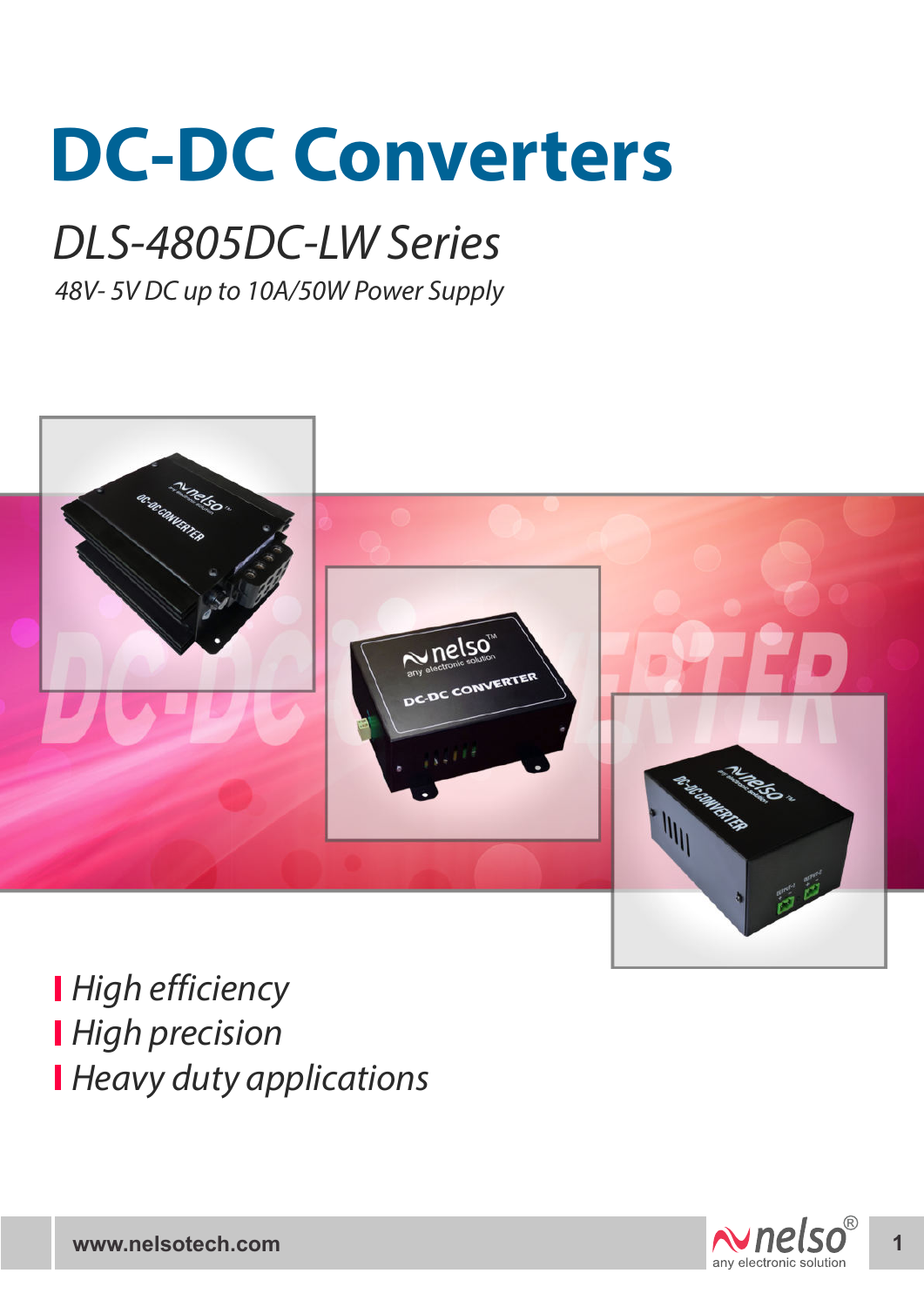#### **DLS-4805DC-LW Series DC-DC Converter Datasheet 38-62 VDC Input and 5VDC output**



## Applications:

- . Automotive
- . Telecommunications
- . . Distributed power
- Defense
- . Aerospace
- Aerospa<br>• Medical
- . And other applications requiring high efficiency

### General Description:

Nelso<sup>®</sup> is manufacturer of high precision, high reliability DC-DC Converter in Kolkata, India. This product is designed to provide 48VDC to 5VDC power conversion up to 50W for heavy duty applications.

#### Features:

- I CULUICS.<br>• Input-output isolation
- Input-output is<br>• High efficiency
- High efficiency<br>• High precision
- High precision<br>• Wide input voltage range
- Wide input voltage rang<br>• Over-voltage protection
- Under voltage protection .
- Under voltage protection<br>• Reverse polarity protection
- Reverse polarity protection<br>• Voltage transient protection
- Voltage transient pro<br>• Over load protection
- Over load protection<br>• Short circuit protection

#### Quick Reference Data:

| Model No.     | Input<br>Voltage | Output Output<br>Voltage Current |         | <b>Efficiency</b> | Ripple    |
|---------------|------------------|----------------------------------|---------|-------------------|-----------|
| DLS-4805DC-LW | 48V DC           | 5V DC                            | $1-10A$ | $>80\%$           | $<$ 150mV |

## Electrical Specification:

| Input Voltage:                       | 38V - 62V DC                           |  |  |
|--------------------------------------|----------------------------------------|--|--|
| <b>Output Voltage:</b>               | 5V DC (Regulated)                      |  |  |
| <b>Output Current / Wattage:</b>     | 1 - 10A / 5W-50W                       |  |  |
| <b>Reverse Polarity:</b>             | 100V DC                                |  |  |
| Line Regulation:                     | ±1%                                    |  |  |
| Load Regulation:                     | $±$ 5% at terminal block               |  |  |
| <b>Switching Frequency:</b>          | 80 KHz                                 |  |  |
| <b>Efficiency:</b>                   | >80% Typical                           |  |  |
| Topology:                            | Transformer isolated flyback converter |  |  |
| <b>Operating Temperature:</b>        | -20 to 80 $^{\circ}$ C                 |  |  |
| Humidity:                            | Up to 95% RH                           |  |  |
| <b>Heat Sink Temperature:</b>        | $100^{\circ}$ C                        |  |  |
| <b>Storage Temperature Range:</b>    | $-55^{\circ}$ C to + 105 $^{\circ}$ C  |  |  |
| Weight:                              | 550gm                                  |  |  |
| Dimension (Length x Width x Height): | $146 \times 84 \times 57$ mm           |  |  |